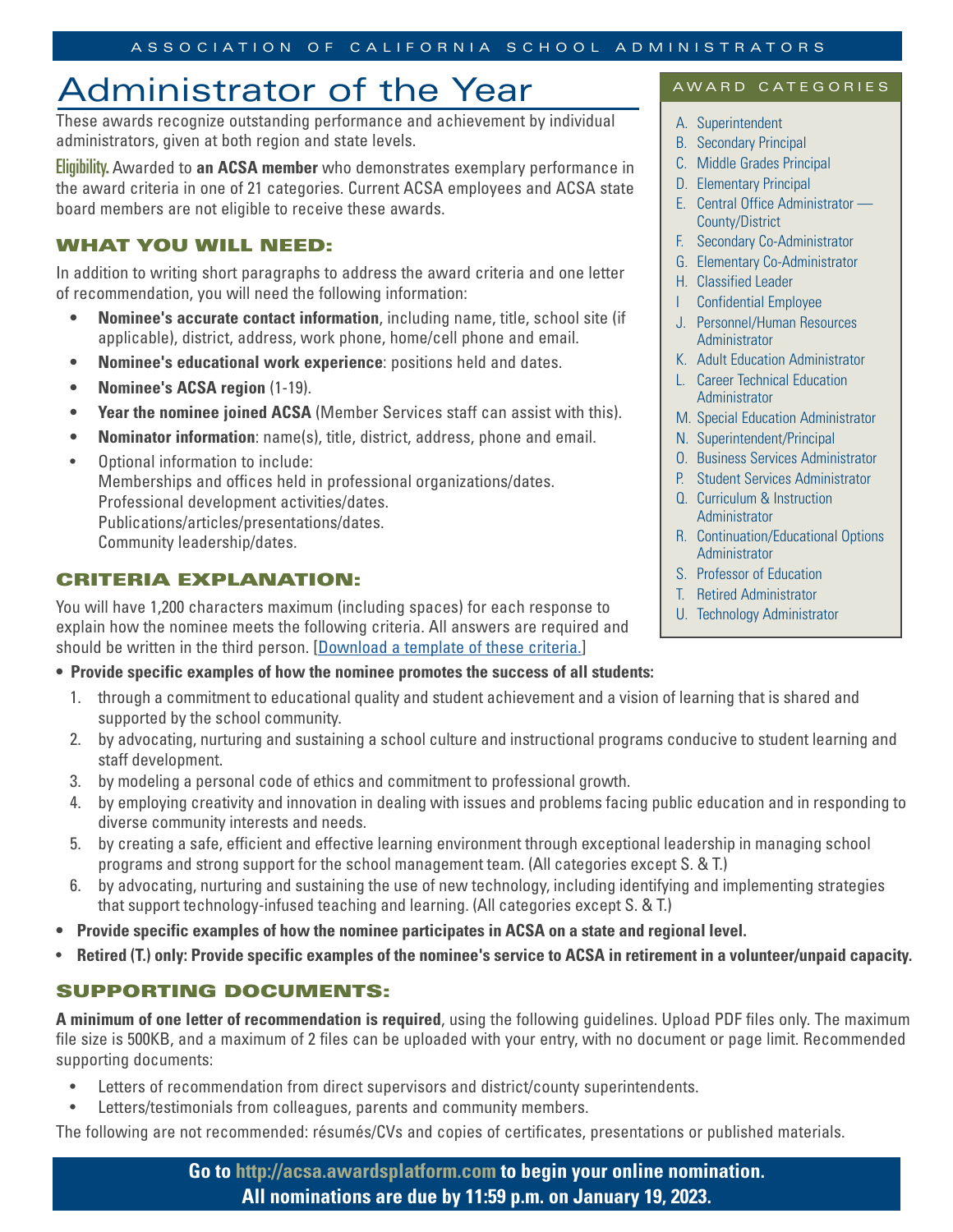# Ferd. J. Kiesel Memorial Distinguished Service Award

The Ferd. Kiesel Memorial Distinguished Service Award is the highest honor ACSA can present to an individual. The award is made in the memory of Ferd. Kiesel, ACSA's founding president, recognized at the state level only.

Eligibility. This award is given to an administrator or any other individual who has made a significant impact on public education. ACSA membership is not required for this award. Current ACSA employees and ACSA board members are not eligible to receive this award.

Although it may not be as important as the contribution itself, the time a person has been involved with education shall be considered.

### WHAT YOU WILL NEED:

In addition to writing short paragraphs to address the award criteria, you will need the following information:

- **• Nominee's accurate contact information**, including name, address, work phone, home/cell phone and email.
- **• Nominee's education:** schools attended, degrees attained and dates.
- **• Nominee's work experience:** positions held and dates.
- **• Nominee's ACSA region** (1-19).
- **• Nominator information**: name(s), title, district, address, phone and email.
- Optional information to include: Memberships and offices held in professional organizations/dates. Professional development activities/dates. Publications/articles/presentations/dates. Community leadership/dates.

### CRITERIA EXPLANATION:

You will have 2,000 characters maximum (including spaces) for each response to provide specific examples of how the nominee meets the following criteria. All answers are required and should be written in the third person.

- The person's contribution shall have had significant impact on public education over a wide geographical area, state or national.
- The person's contributions shall have had impact on significant segments of public education.

### SUPPORTING DOCUMENTS:

**A minimum of one letter of recommendation is required**, using the following guidelines and recommendations. Upload PDF files only. The maximum file size is 500KB, and a maximum of 2 files can be uploaded with your entry, with no document or page limit.

Recommended supporting materials:

- Letters of recommendation from direct supervisors, partners, community leaders or constituents.
- Letters of recommendation from district/county superintendents.
- Letters/testimonials from colleagues, students, parents and community members.

The following are not recommended: résumés/CVs or copies of certificates, awards, presentations or published materials.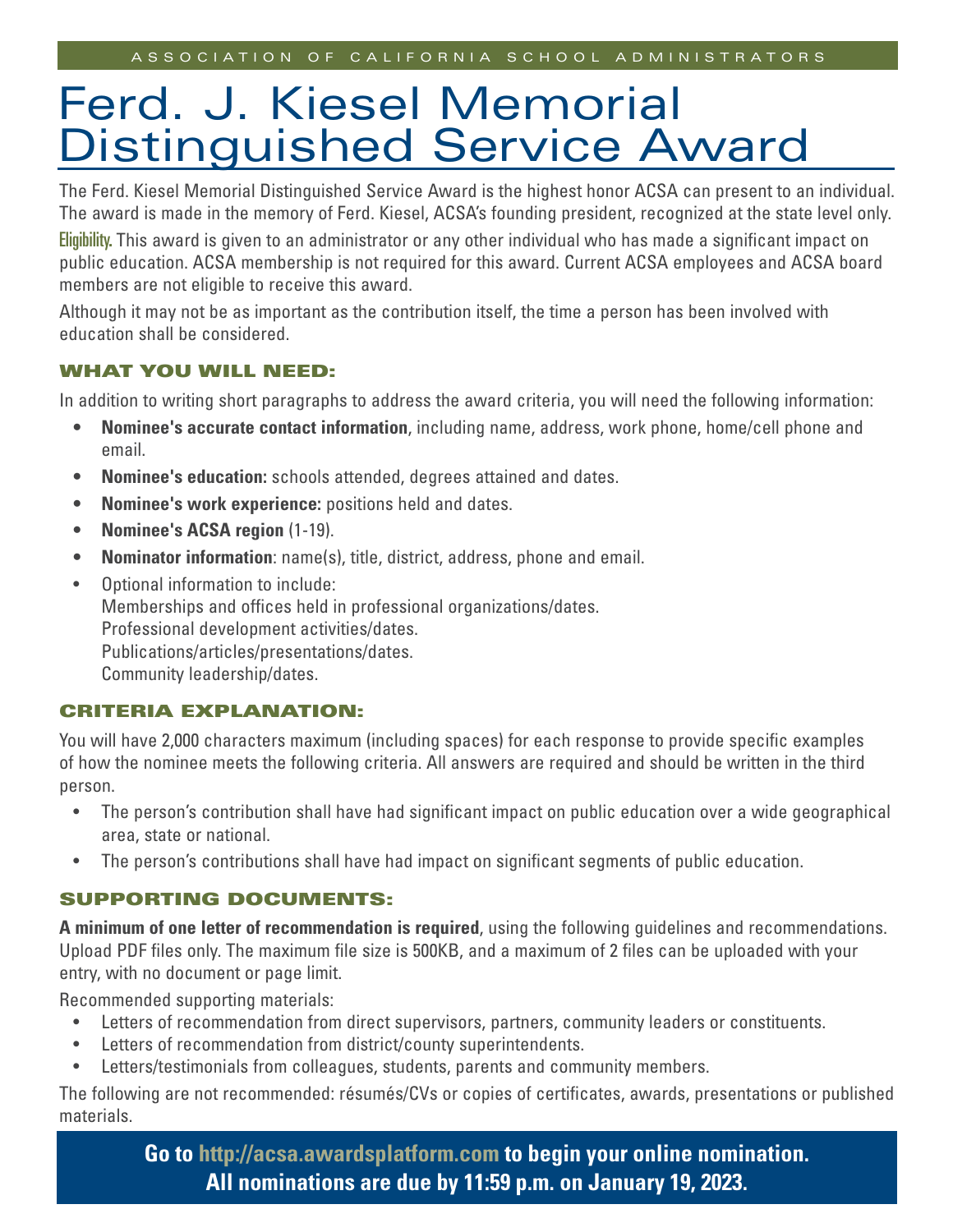# Marcus Foster Memorial Award for Administrator Excellence

This award recognizes outstanding leadership and significant contributions to education by a school administrator. It was established to honor the memory of Marcus Foster, former superintendent of the Oakland Unified School District, and is recognized at the state level only.

Recipients of this award receive a \$5,000 grant for a designated high school senior or seniors.

Eligibility. This award is given to **an ACSA member** exemplifying the award criteria. Current ACSA employees and ACSA board members are not eligible to receive this award.

#### WHAT YOU WILL NEED:

In addition to writing short paragraphs to address the award criteria, you will need the following information:

- **• Nominee's accurate contact information**, including name, address, work phone, home/cell phone and email.
- **• Nominee's education**: schools attended, degrees attained and dates.
- **• Nominee's administrative experience**: positions held and dates.
- **• Nominee's ACSA region** (1-19).
- **• Year the nominee joined ACSA** (Member Services staff can assist with this).
- **• Nominator information**: name(s), title, district, address, phone and email.
- Optional information to include: Memberships and offices held in professional organizations/dates. Professional development activities/dates. Publications/articles/presentations/dates. Community leadership/dates.

### CRITERIA EXPLANATION:

You will have 1,200 characters maximum (including spaces) for each response to provide specific examples of how the nominee meets the following standards. All answers are required and should be written in the third person.

- An administrator who is a skilled manager of change.
- An administrator whose management style involves many sectors of the community in addition to broad professional involvement.
- An administrator who is willing to take risks to improve educational opportunities.
- An administrator who is creative, who is willing to try new ideas and who reaches out to children.
- An administrator who speaks out in his/her community on issues that have an impact on children.
- An administrator who respects all people, especially children, as human beings, and who protects the rights of all persons to have full citizenship.

### SUPPORTING DOCUMENTS:

**A minimum of one letter of recommendation is required**, using the following guidelines and recommendations. Upload PDF files only. The maximum file size is 500KB, and a maximum of 2 files can be uploaded with your entry, with no document or page limit.

Recommended supporting materials:

- Letters of recommendation from direct supervisors.
- Letters of recommendation from district/county superintendents.
- Letters/testimonials from colleagues, parents and community members.

The following are not recommended: Résumés/CVs or copies of certificates, awards, presentations or published materials.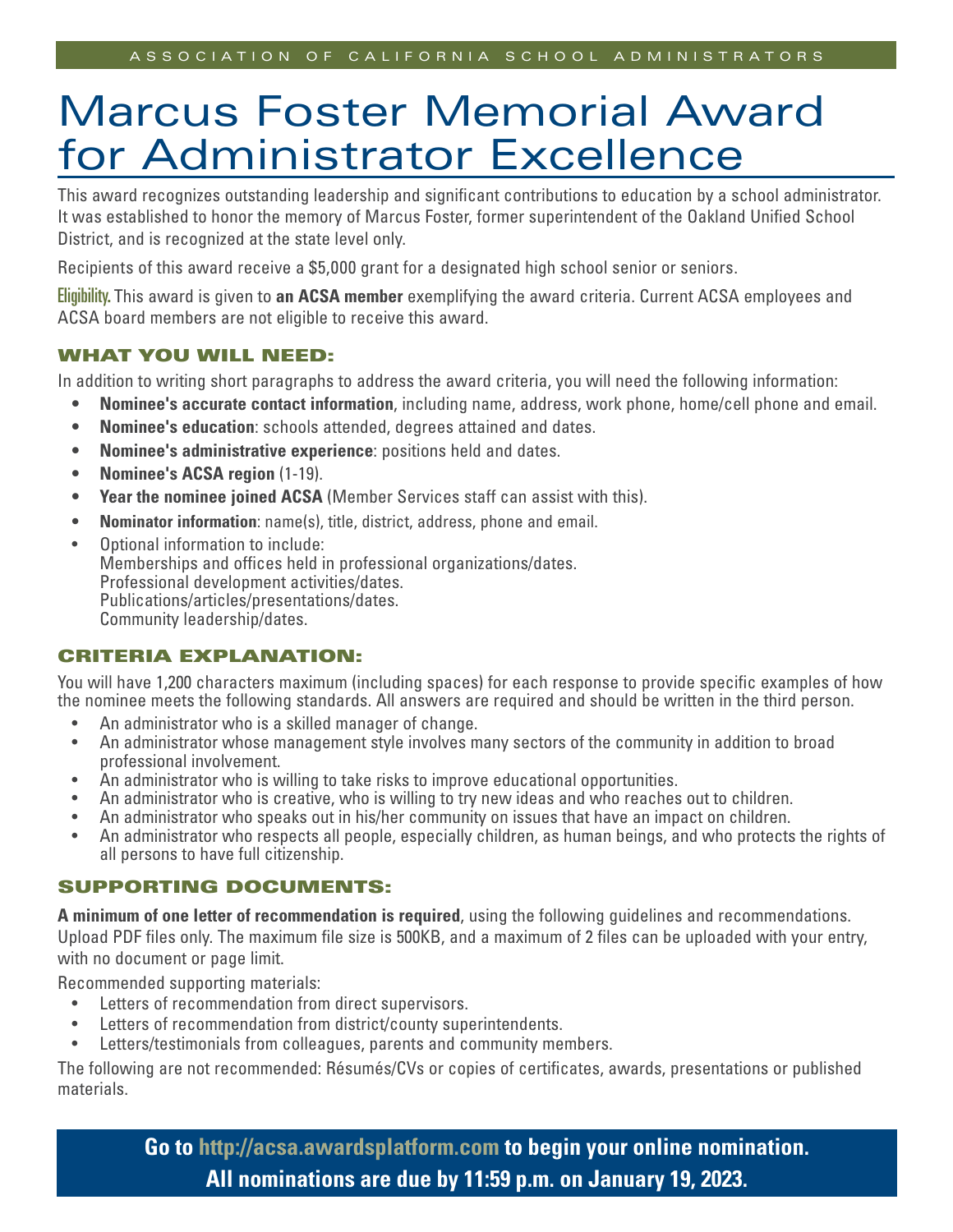# Robert E. Kelly Award

This award is made in memory of Robert E. Kelly, former superintendent of Los Angeles Unified School District. Robert Kelly was instrumental in establishing the Los Angeles City Schools Bank of America Achievement Awards program in 1948. The recipient of this award should be an individual who, upon retirement, contributes significantly to public education or educational leadership by volunteer work in his or her community. Awarded at both region and state levels.

Eligibility. This award is given to **an ACSA retired member** exemplifying the award criteria. The person must have been retired for a minimum of three years. Current ACSA employees and ACSA board members are not eligible to receive this award.

### WHAT YOU WILL NEED:

In addition to writing short paragraphs to address the award criteria, you will need the following information:

- **• Nominee's accurate contact information**, including name, address, home/cell phone and email.
- **• Nominee's education:** schools attended, degrees attained and dates.
- **• Nominee's administrative experience**: positions held and dates.
- **• Nominee's ACSA region** (1-19).
- **• Year the nominee retired.**
- **• Nominator information**: name(s), title, district, address, phone and email.
- Optional information to include: Volunteer organizations, positions held, areas served, populations served and dates.

### CRITERIA EXPLANATION:

You will have 2,000 characters maximum (including spaces) for each response to provide specific examples of how the nominee meets the following standards. All answers are required and should be written in the third person.

- The person must have made significant contributions to the community on a volunteer basis.
- The person must have directly or indirectly helped advance the high quality of public education or educational leadership in California.

### SUPPORTING DOCUMENTS:

**A minimum of one letter of recommendation is required**, using the following guidelines and recommendations. Upload PDF files only. The maximum file size is 500KB, and a maximum of 2 files can be uploaded with your entry, with no document or page limit.

Recommended supporting materials:

- Letters of recommendation from former supervisors or staff.
- Letters of recommendation from district/county superintendents.
- Letters/testimonials from colleagues, parents and community members.

The following are not recommended:

- Résumés or CVs.
- Copies of certificates, awards, presentations or published materials.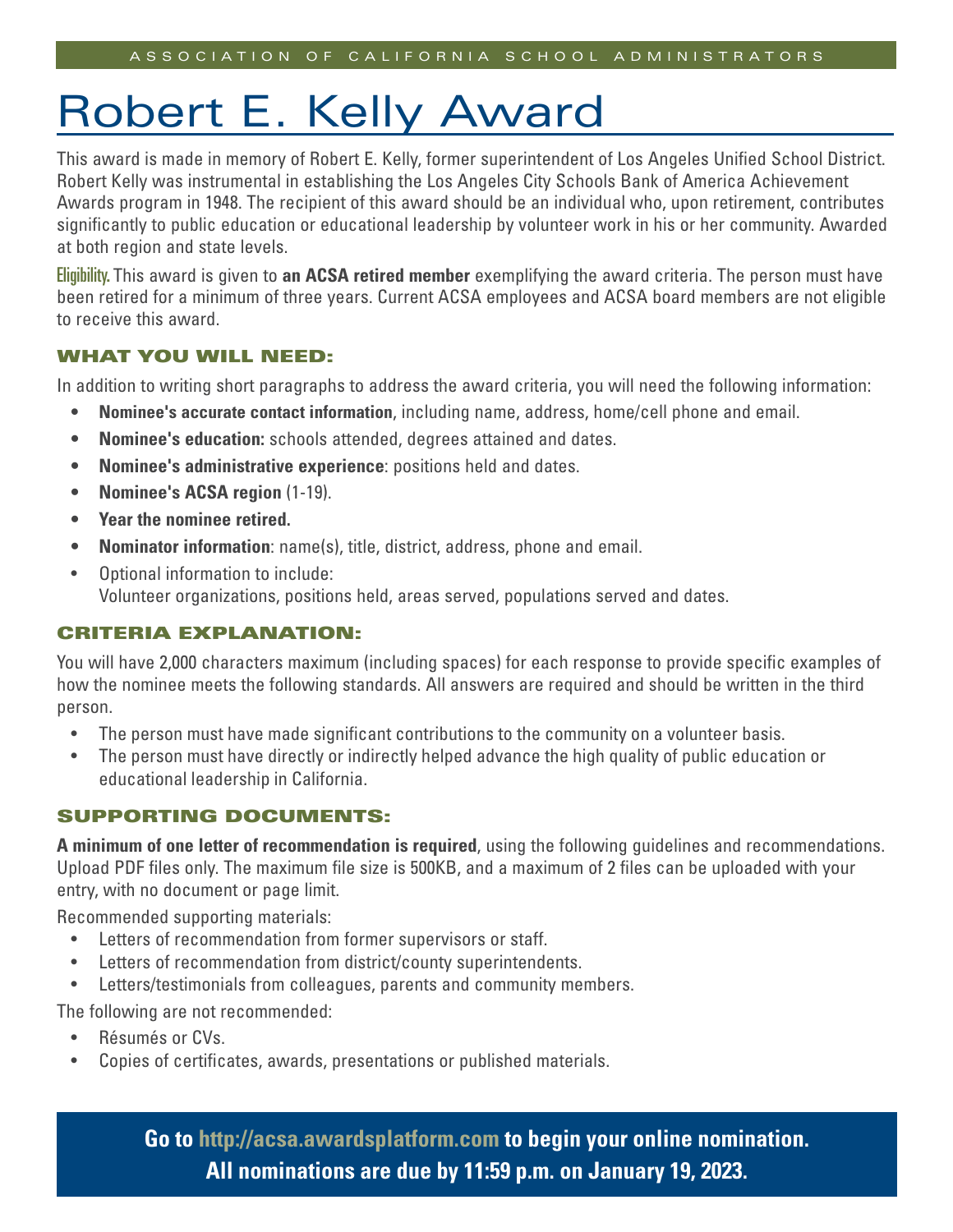# Valuing Diversity Award

This award is given to an administrator who epitomizes ACSA's Mission Statement by his/her efforts in promoting diversity and support for all of the children, parents and staff at their school or district. Awarded at both region and state levels.

Eligibility. Awarded to **an ACSA member** exemplifying the award criteria. Current ACSA employees and ACSA board members are not eligible to receive this award.

### WHAT YOU WILL NEED:

In addition to writing short paragraphs to address the award criteria, you will need the following information:

- **• Nominee's accurate contact information**, including name, address, work phone, home/cell phone and email.
- **• Nominee's educational work experience**: positions held and dates.
- **• Nominee's ACSA region** (1-19).
- **• Year the nominee joined ACSA** (Member Services staff can assist with this).
- **• Nominator information**: name(s), title, district, address, phone and email.
- Optional information to include: Memberships and offices held in professional organizations/dates. Professional development activities/dates. Publications/articles/presentations/dates. Community leadership/dates.

### CRITERIA EXPLANATION:

You will have 1,200 characters maximum (including spaces) for each response to explain how the nominee meets the following criteria. All answers are required and should be written in the third person and checked for accuracy.

#### **Provide specific examples of how the nominee:**

- Fosters positive district office and school climates that promote the awareness and celebration of diversity.
- Empowers and supports staff to take risks in developing programs for all students.
- Develops strong community partnerships to ensure success for all students.
- Models and values the maintenance of high academic standards for all students.
- Involves educators and the community in the development of effective and comprehensive outreach and community programs that address issues of diversity.
- Shares pertinent information regarding diversity with parent and professional organizations.

### SUPPORTING DOCUMENTS:

**A minimum of one letter of recommendation is required**, using the following guidelines and recommendations. Upload PDF files only. The maximum file size is 500KB, and a maximum of 2 files can be uploaded with your entry, with no document or page limit.

Recommended supporting materials:

- Letters of recommendation from direct supervisors.
- Letters of recommendation from district/county superintendents.
- Letters/testimonials from colleagues, parents and community members.

The following are not recommended: résumés/CVs, certificates, awards, presentations or published materials.